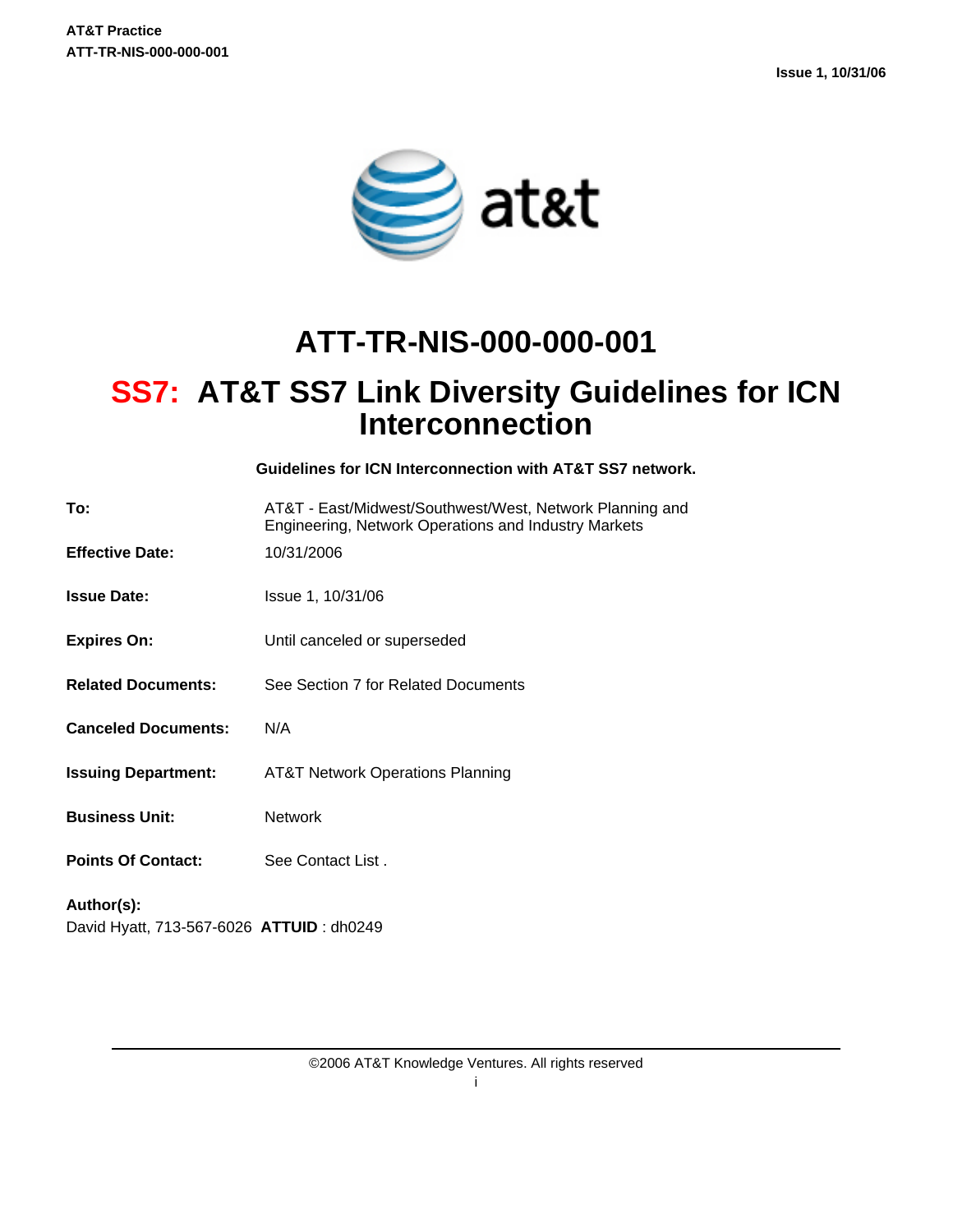# **Table Of Contents**

#### **[INTRODUCTION](#page-2-0)**

| 1.<br><b>REASON FOR REISSUE</b>             | 1                       |
|---------------------------------------------|-------------------------|
| 1.1.<br><b>October 31, 2006</b>             | 1                       |
| 1.2. June 26, 2006                          | $\mathbf 1$             |
| 1.3. October 31, 2002                       | 1                       |
| <b>LINK DIVERSITY</b><br>2.                 | $\mathbf{2}$            |
| 3.<br><b>SS7 LINKS</b>                      | $\overline{2}$          |
| 3.1.<br><b>LINK SET</b>                     | $\overline{2}$          |
| 3.2. COMBINED LINK SET                      | $\overline{\mathbf{2}}$ |
| 3.3. LINK TYPE DEFINITIONS                  | $\overline{2}$          |
| 3.3.1.<br><b>A-Link</b>                     | $\overline{\mathbf{2}}$ |
| 3.3.1.1. A-Link Combined Link Set Diversity | $\overline{\mathbf{3}}$ |
| 3.3.2.<br><b>B-Link</b>                     | 5                       |
| 3.3.3.<br><b>C-Link</b>                     | $6\phantom{1}6$         |
| 3.3.4.<br><b>D-Link</b>                     | $\overline{7}$          |
| <b>INTRA-BUILDING DIVERSITY</b><br>4.       | 8                       |
| 5.<br><b>INTER-OFFICE DIVERSITY</b>         | $\boldsymbol{9}$        |
| 5.1. GEOGRAPHIC FACILITY DIVERSITY:         | 9                       |
| 5.2. CABLE SHEATH DIVERSITY:                | 10                      |
| 5.3. CARRIER SYSTEM DIVERSITY:              | 10                      |
| 5.4. INTER-OFFICE FACILITY PREFERENCE       | 10                      |
| 6.<br><b>MAINTAINING DIVERSITY DESIGN</b>   | 11                      |
| 7. RELATED DOCUMENTS                        | 11                      |
| 8.<br><b>ACKNOWLEDGEMENTS</b>               | 11                      |
| 9.<br><b>CONTACT LIST</b>                   | 11                      |
| 10.<br><b>Revision Log</b>                  | 11                      |
| <b>ACRONYMS</b>                             | 12                      |
| A.1.<br><b>DOCUMENT SPECIFIC ACRONYMS</b>   | 12                      |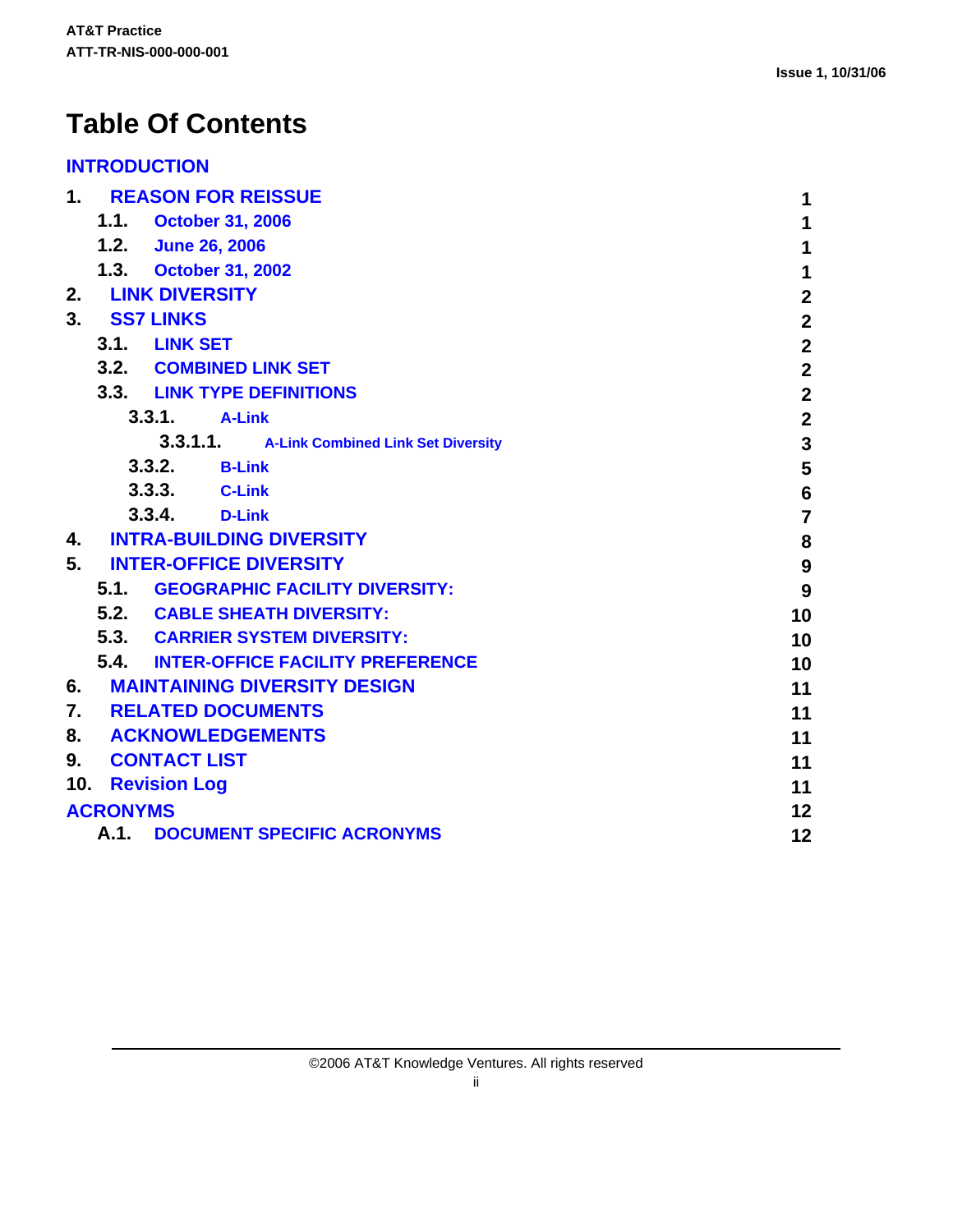#### <span id="page-2-0"></span>**INTRODUCTION**

The purpose of this document is to provide guidelines and procedures for achieving and maintaining recommended SS7 (Signaling System 7) Link Diversity for ICN (Interconnecting CCS Network) such as CLEC (Competitive Local Exchange Carrier) and IXC (Inter-Exchange Carrier) SS7 interconnection with the AT&T SS7 network.

For survivability, the link diversification process strives for minimal downtime and cost effectiveness. In accordance with the capital and expense funding that is made available, the highest degree of diversity that can be obtained shall be deployed. These guidelines are for "path forward" and do not imply immediate correction but correction(s) should be considered when opportunities exist or occur in the AT&T SS7 network due to growth, rearrangements, etc. The recommendations of the ICN Interconnection standard is to provide physical link set diversity and assure that one physical outage will not result in the loss of service between SS7 NEs (Network Elements). AT&T cannot provide this assurance if a common POP (Point of Presence) is not physically diverse. If a common POP exists for an ICN SS7 links then AT&T will strive to provide diversity at the earliest point within its SS7 network. When designing link diversity AT&T will use existing architecture and equipment within its network. If an ICN desires greater diversity either beyond GR-905-CORE guidelines or beyond existing AT&T Infrastructure, the ICN will provide a BFR (Bona Fide Request) to provide greater diversity.

The Common Channel Signaling (CCS) network is a separate overlay network used to transport signaling information between Signaling Points (SP), Service Signaling Points (SSP), Signaling Transfer Points (STP), Signaling End Points (SEP) and Service Control Points (SCP). This signaling information is packet switched communications protocol commonly referred to as SS7 protocol. SS7 protocol messages contain information from the most basic call connect and disconnect functions to sophisticated query and response transactions, i.e.. Caller ID, Calling Name, 8XX Data Base, between switching network and databases.

SS7 links for this document are 56KB/s point-to-point circuits. AT&T recommends ICN interconnection per GR-905-CORE, Section 6.1 "Interconnecting 56-kbps SS7 links shall be interfaced at a minimum DS1 (1.544Mbps) rate." The use of a DS1 interface provides AT&T with digital testing and maintenance surveillance capabilities for the physical layer of the signaling link. Due to testing and maintenance that may be required on an individual 56-kbps SS7 link and its DS1, the DS1 should and may carry multiple 56-kbps signaling links, within diversity guidelines.

## <span id="page-2-1"></span>**1. REASON FOR REISSUE**

### <span id="page-2-2"></span>**1.1. October 31, 2006**

Replaced SBC-TR-NIS-000-000-001 with AT&T-TR-NIS-000-000-001

### <span id="page-2-3"></span>**1.2. June 26, 2006**

Issue 2 , Update Figures 1 -6

### <span id="page-2-4"></span>**1.3. October 31, 2002**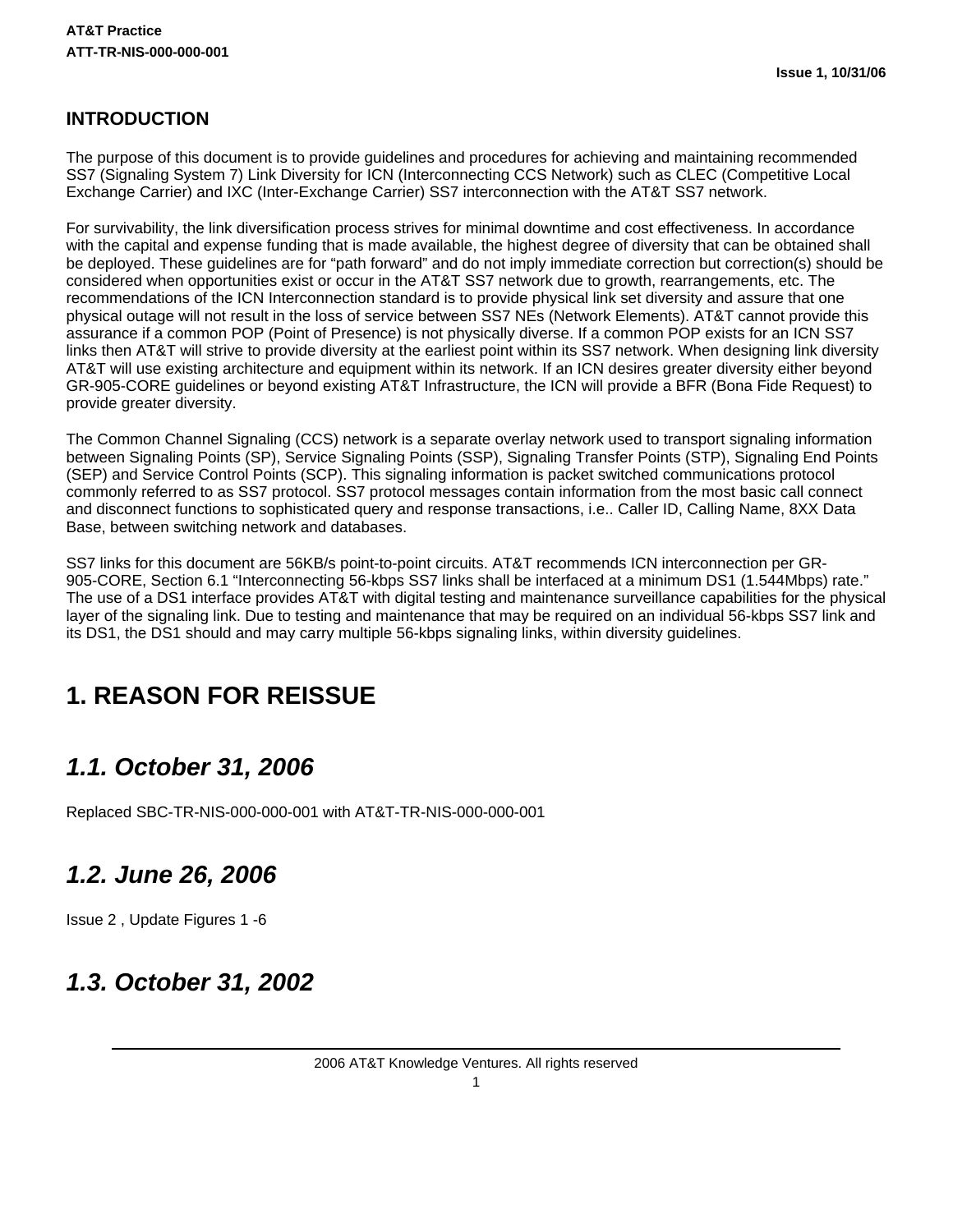Issue 1, Initial Release of document

### <span id="page-3-0"></span>**2. LINK DIVERSITY**

Link diversity is a critical ingredient in Network Reliability and requires provisioning links in such a manner that a single element failure will not cause disruption of services, i.e. isolating a SS7 NE from it's STP. Because of the critical nature of SS7 links, physical, electrical, and architectural diversity criteria is necessary. AT&T SS7 link architectural criteria includes duplicated or paired STPs and SCPs for redundancy. Diversity requirements are designed to prevent a single network failure from isolating a SS7 NE from its mated STP pair. Entering the AT&T SS7 network at a single or common POP is considered a common point and does not meet AT&T SS7 link standards for physical, electrical, architectural criteria diversity or Telcordia GR-905-CORE guidelines. SBC will strive to provide physical and electrical diversity from the POP to the SBC STPs at the earliest point within its network. It is recommended an ICN avoid a common POP for its links entering the AT&T SS7 Network.

## <span id="page-3-1"></span>**3. SS7 LINKS**

The six types of SS7 links that may be used in a CCS network are A, B, C, D, E and F. Currently, AT&T only uses A, B, C and D links. Links are mated in sets and are duplicated according to their use and organized into "Link Sets" and "Combined Link Sets". SS7 NEs are SCPs, SSPs and STPs. SSP are stored program control switching systems (SPCS) that have database access features.

## <span id="page-3-2"></span>**3.1. LINK SET**

Each link set contains one (1) to sixteen (16) links and will connect two SS7 NEs, i.e. a SP/SCP/SSP/STP to a STP.

## <span id="page-3-3"></span>**3.2. COMBINED LINK SET**

A combined link set consists of two link sets and will have a total of (2) two to (32) thirty-two links. Each SP/SCP/SSP will have two links sets, one link set to each STP in a mated pair. Two-way path diversity should be provided for combined links sets. If combined link sets enter the AT&T network at a common POP then AT&T will strive to provide two-way path diversity at the earliest point within its network.

## <span id="page-3-4"></span>**3.3. LINK TYPE DEFINITIONS**

### <span id="page-3-5"></span>3.3.1. A-Link

An A-Link connects SSPs and SCPs to a STP. A-links may be used to interconnect a AT&T STP pair with a CLEC or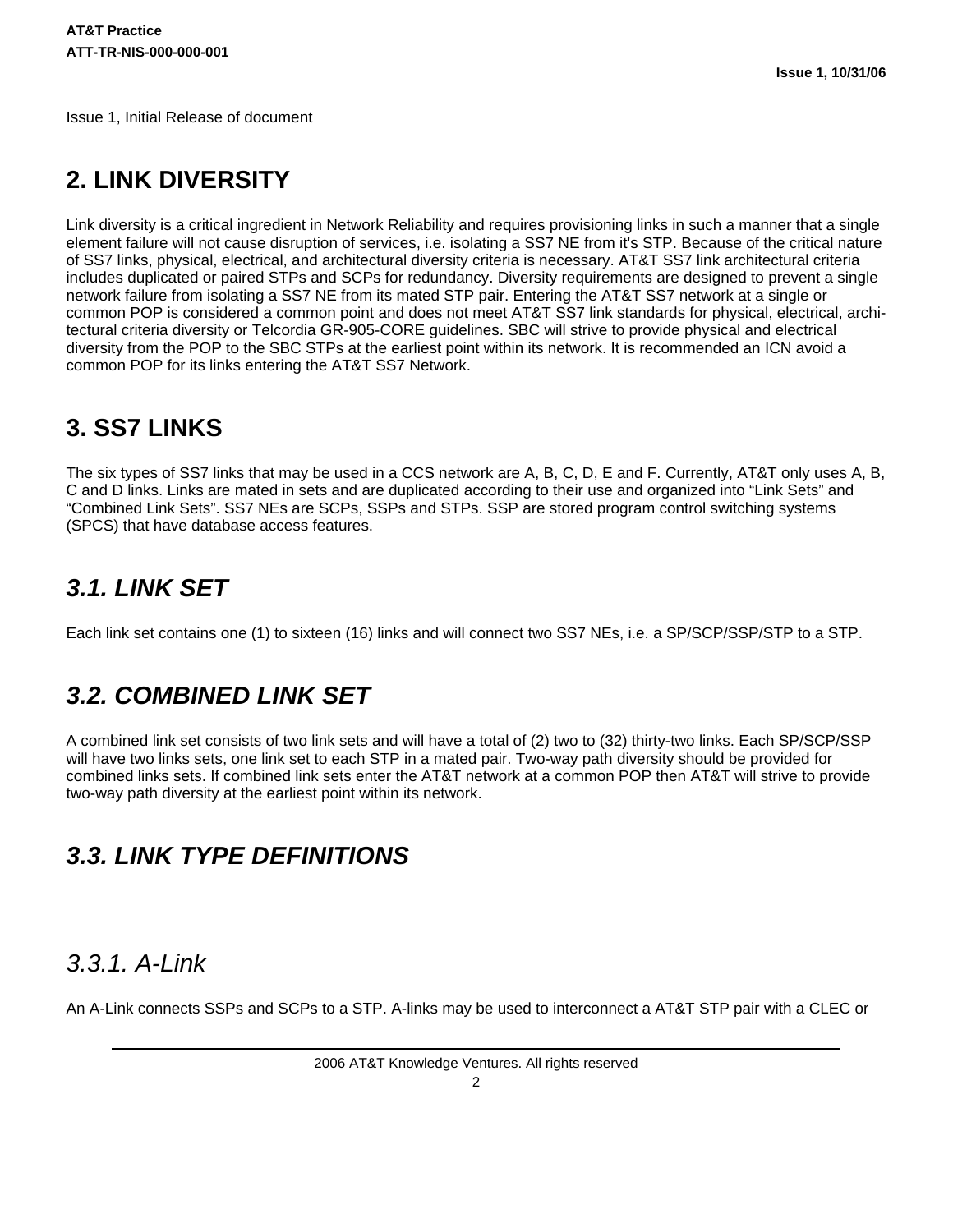IXC SS7 SP when that company does not have a STP pair. If Path A and B meet SBC in a common POP then AT&T will strive to provide 2-way diversity at the earliest point within its network.



### <span id="page-4-0"></span>3.3.1.1. A-Link Combined Link Set Diversity

**All combined "A-Link" Link Sets will meet two-way path diversity.** A-Link link sets are provisioned in pairs called "Combined Link Sets". Each SP will have at least one link installed to each of its two home STPs. The two link sets are considered to be a combined link set. If an A-Link link set is comprised of multiple links, two-way path diversity within the link set should be provided (Figures 2 and 3). Links within a combined link set may have a Common Point of Intersection (CPI). No single failure will isolate any SP from its home STP pair. If Path A and B meet AT&T in a common POP then AT&T will strive to provide two-way diversity at the earliest point within its network.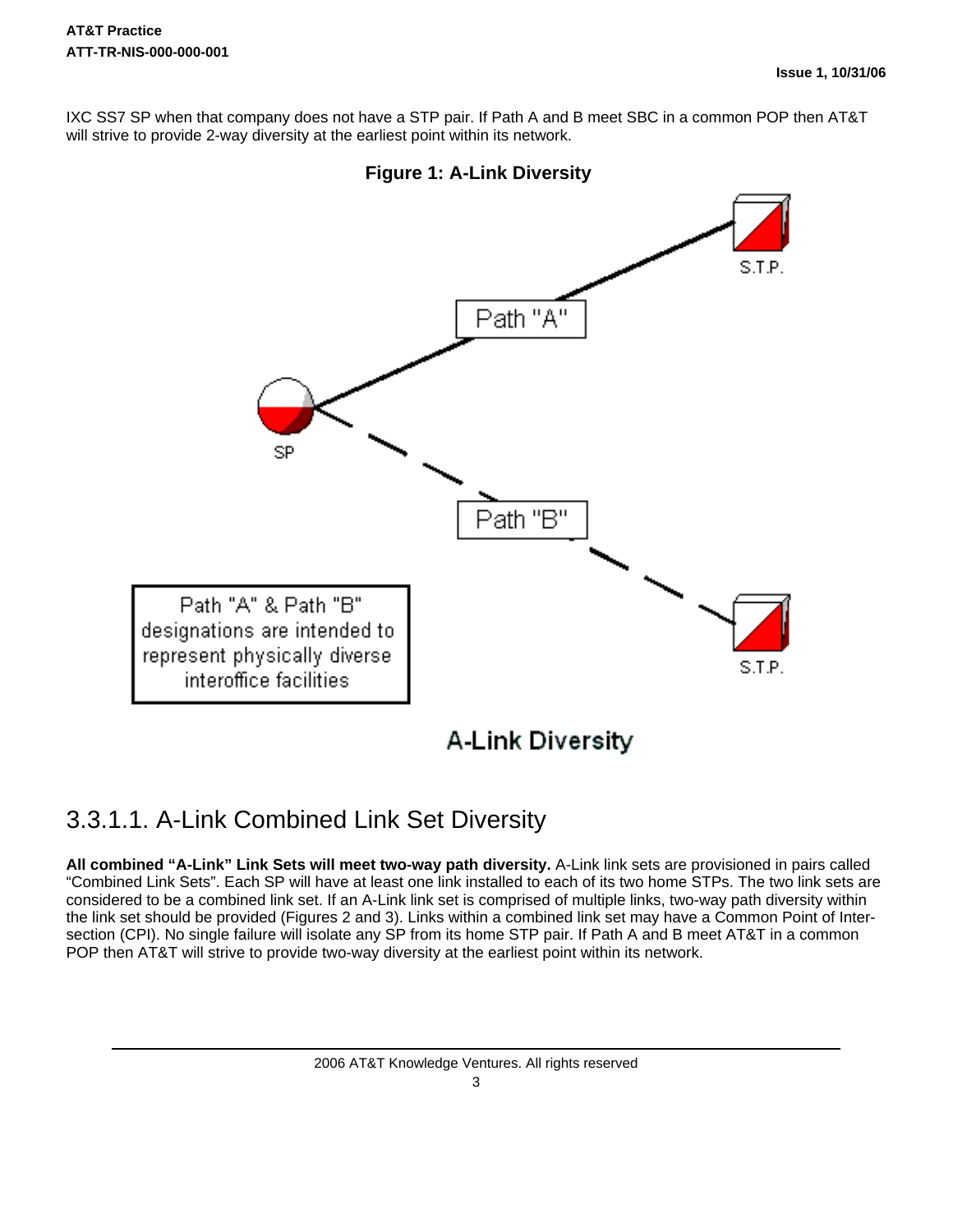



**A-Link Diversity** Multiple Links in the Link Set 3-Way Diversity

2006 AT&T Knowledge Ventures. All rights reserved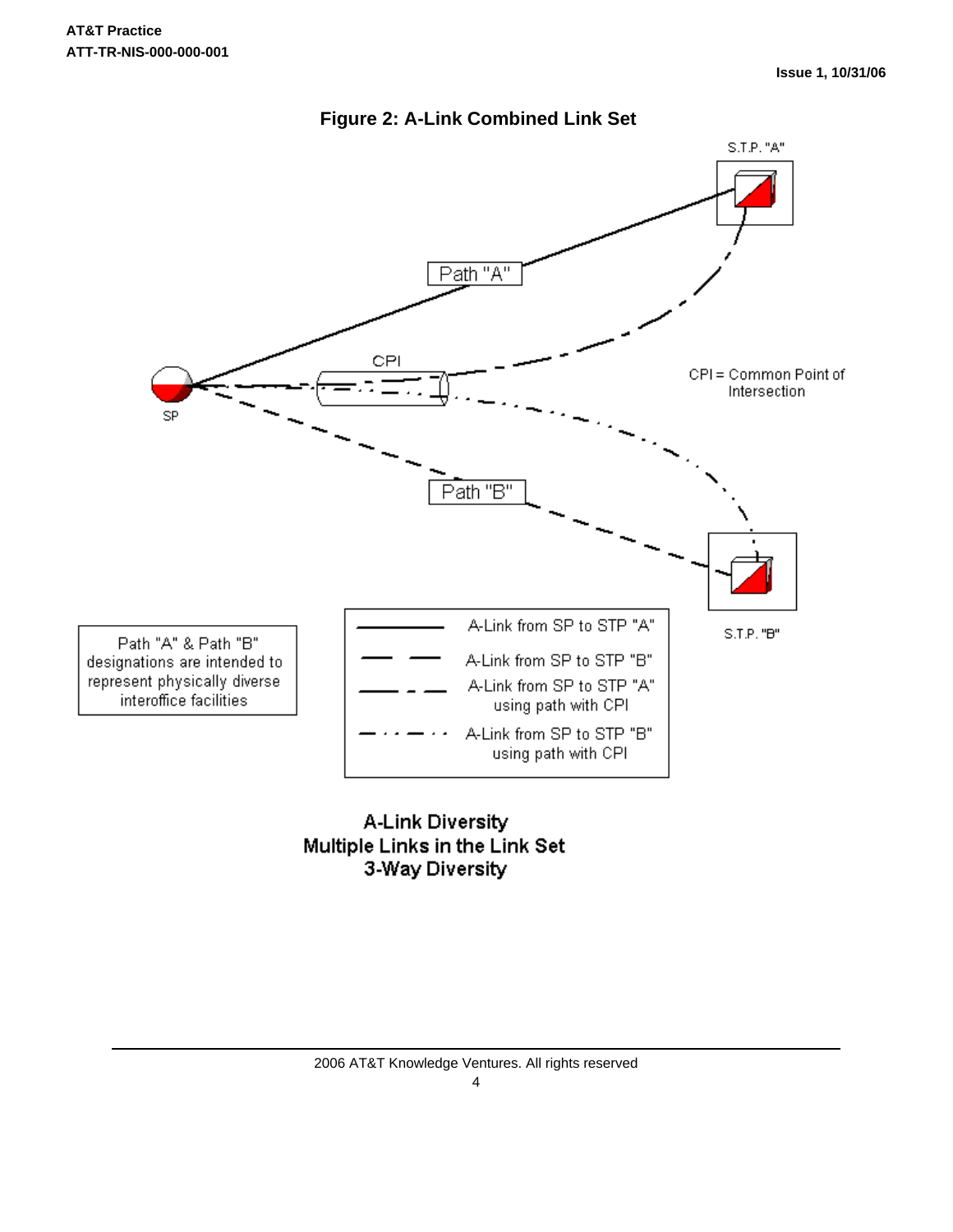

#### **Figure 3: A-Link Crossover**

**A-Link Diversity** Multiple Links in the Linkset **Crossover Design** 

### <span id="page-6-0"></span>3.3.2. B-Link

B-Links will connect two different pairs of "mated STPs" at the hierarchical level in a configuration called a "link Quad". B-link quad is made up of four (4) link sets with a minimum of one (1) link per link set.

#### **All "B-Link" Quads will meet three-(3)way diversity.**

No two failures will deny signaling capability between any two interconnecting STPs. 3-way diversity must be designed point-to-point, mated STP pair to mated STP pair. If a common POP exists between mated STP pairs, 3-way diversity may not be available within the SBC network. This is especially true if the POP between mated STP pairs is physically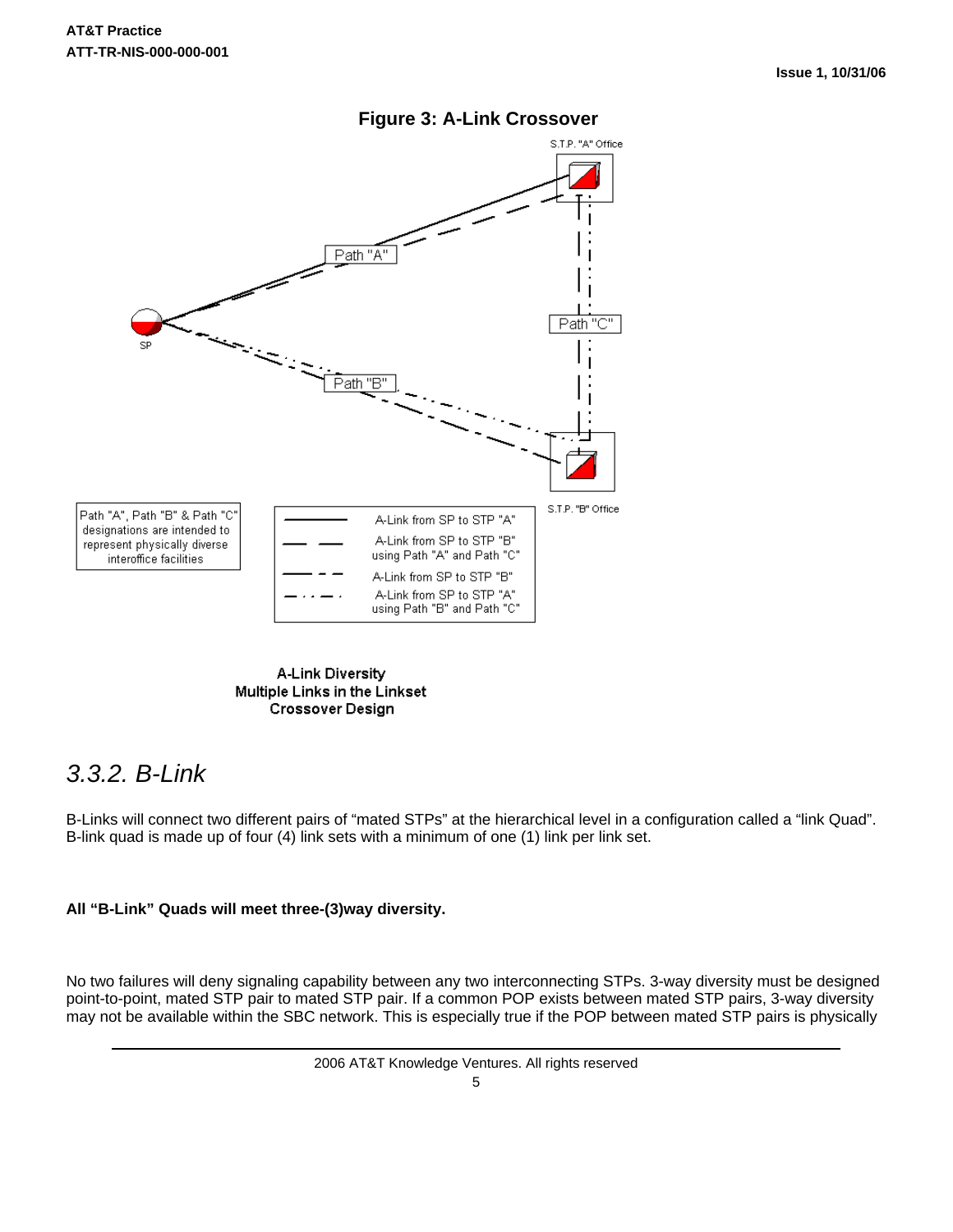located within a AT&T STP location.



#### **Figure 4: B-Link Quad**

Same Hierarchy Mated STP's

### <span id="page-7-0"></span>3.3.3. C-Link

STPs are paired in each Local Access Transport Area (LATA). A STP within a LATA is connected to it's mate STP via C-Links. C-Links are only between mated STPs and do not interconnect to ICN.

**All "C-Link" link sets will meet two-(2)way diversity.** No more that 50% of a C-Link link set will have a common single point of failure. No single failure will isolate a mated pair of STPs from each other.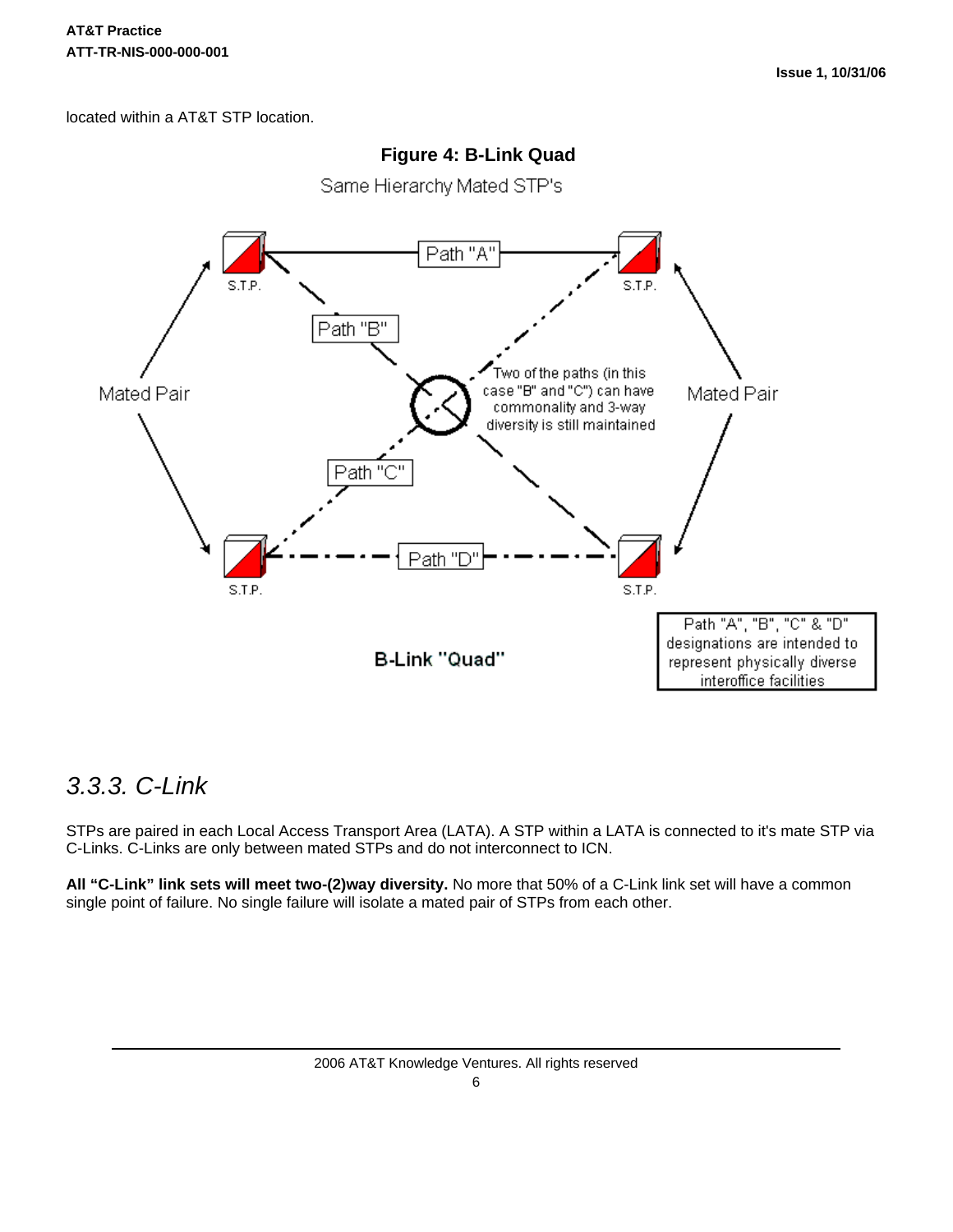**Figure 5: C-Link**



### <span id="page-8-0"></span>3.3.4. D-Link

D-links will connect a local STP pair to a regional STP pair. The difference in a D-Link quad and a B-Link quad is B-Links connect STPs at the same hierarchical level. D-Links connect STPs of different hierarchical levels, local to regional, via a link quad. ICN links are often referred to as D-Links.

#### **All "D-Link" Quads will meet three(3)-way diversity.**

2006 AT&T Knowledge Ventures. All rights reserved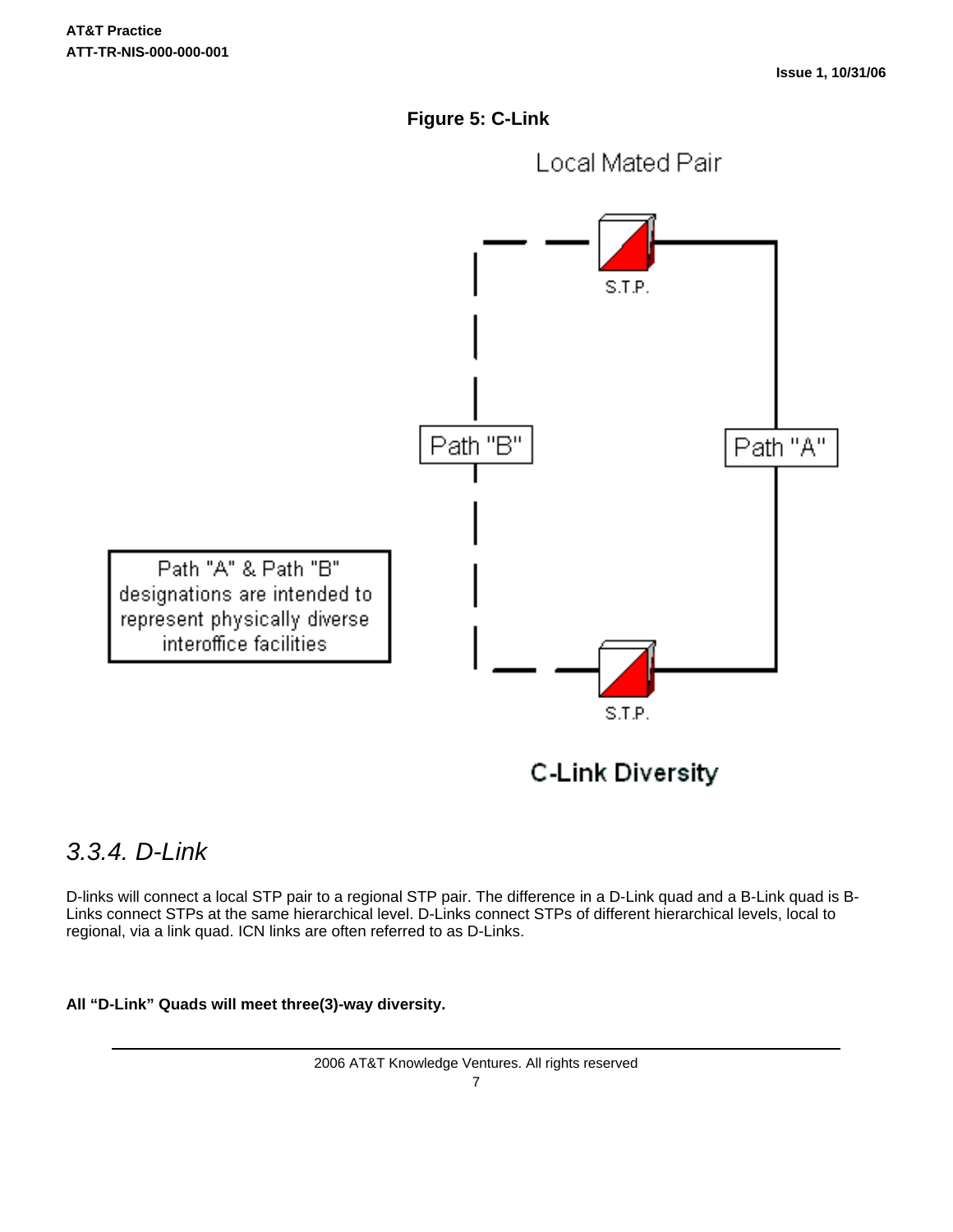No two failures will deny signaling capability between two interconnecting STPs. The same conditions for B-Links exist for D-Links as stated in 3.3.2.



## <span id="page-9-0"></span>**4. INTRA-BUILDING DIVERSITY**

Intra-Building diversity is physical and electrical diversity within the "four walls" of a SP or STP location, the central office. AT&T will strive for Intra-Building Diversity from the POP to the connecting AT&T STP. If the POP is a common point of interface, SBC will strive to provide diversity at the earliest point within its network. A common POP will introduce diversity limitations to the overall link circuit design and will not meet Telcordia GR-905-CORE guidelines. When designing link diversity AT&T will use existing architecture and equipment. The minimum AT&T requirements for Intra-Building diversity are:

Cabling of Intra-Building link paths: Each link path has physically separate routes.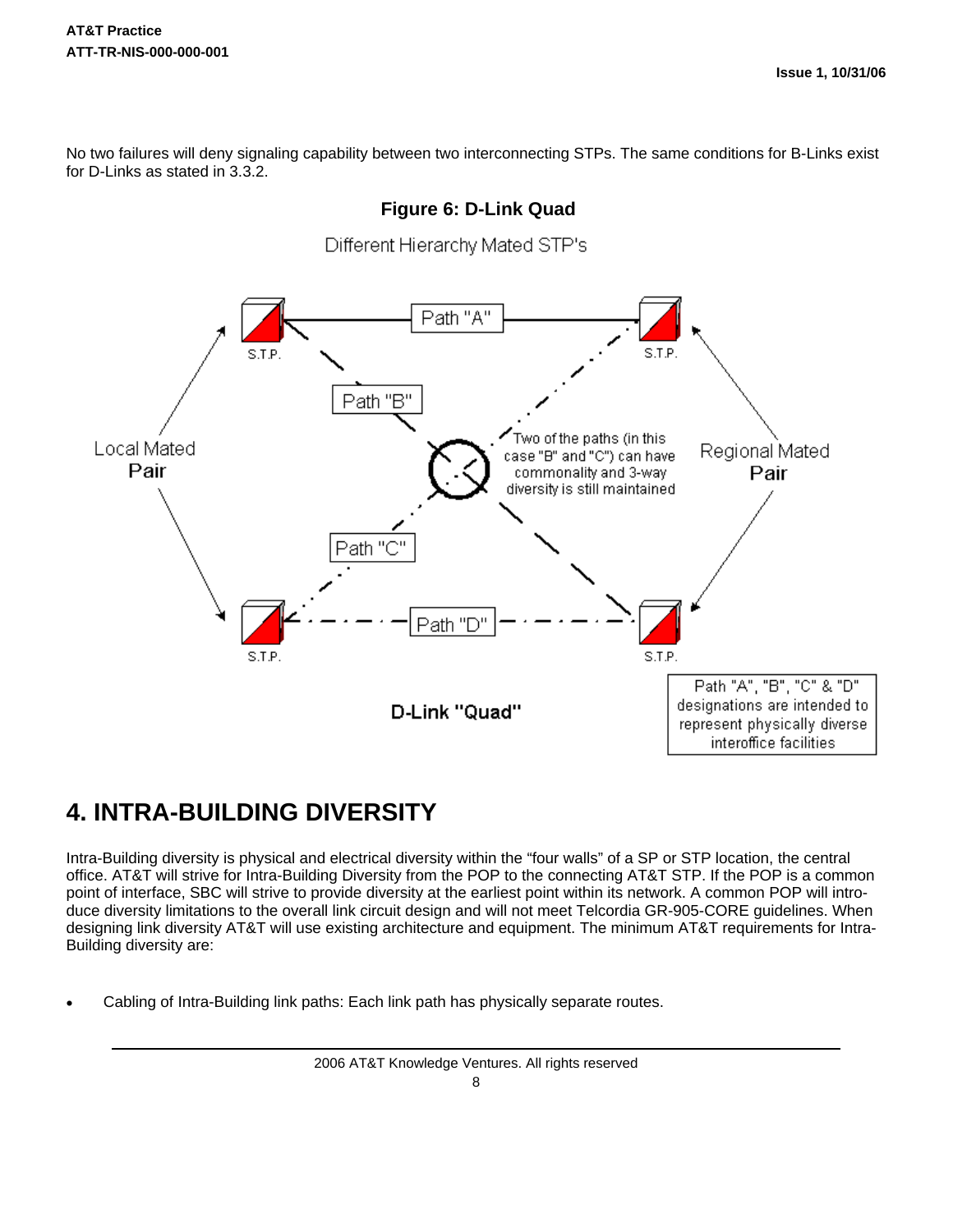- Power and fusing: Link components do not share power sources with another link in the same link set.
- Distributing Frames: Physical separation for jumpers, connector blocks and jumper routes must be maintained between link paths in the same link set. In addition connections should have special service protection and special markings as defined by OTC practice. If the ICN hands off multiple links at the DS0 level to a common point, SBC will strive to provide diversity from that point.
- Digital Cross-Connect Systems: Link paths should not share a common DCS, especially if in the same link set. If ICN links are provided with a single DS1 to a DCS, SBC will strive to provide diversity from that point.
- D4 Banks: Each path must be on a separate relay rack.
- Office Repeater Bays, DSX bays: Diverse link paths must not share a common relay rack.
- Synchronization: Components of diverse link paths shall derive synchronization from separate output cards in the office Building Integrated Timing Supply (BITS) system.

Basically, every critical portion of the SS7 network should be duplicated and separated within the building. Some exceptions may exist, such as:

- Building Entrances: Where there is a single facility entrance.
- Circuit Distribution Frames: Where there is a single Circuit Distribution frame, circuit cabling, connector blocks and equipment bays will be in different cable racks and bays/frames.
- Power Plants: In buildings that have single power plants. Distribution fuses (not the main discharge fuse) within a BDFB, etc., must be diverse loads and physically separated.
- IOF Single Thread Signaling Points" "Single Thread" offices that have only one IOF facility route. Each OTC should have plans and prioritization for eliminating single thread offices.

### <span id="page-10-0"></span>**5. INTER-OFFICE DIVERSITY**

Inter-Office Diversity is the physical and electrical diversity between two buildings and has three level of facility diversity. The order of priority is:

## <span id="page-10-1"></span>**5.1. GEOGRAPHIC FACILITY DIVERSITY:**

Requires associated diverse circuits route on inter-office cable/fiber facilities that are on geographically diverse paths. This includes avoiding common intermediate buildings. Routing circuits on SONET Rings may be considered as Geographic Facility Divers if criteria listed later in this document are met. Microwave radio should only be used for transporting SS7 links to meet Geographic Facility Diversity.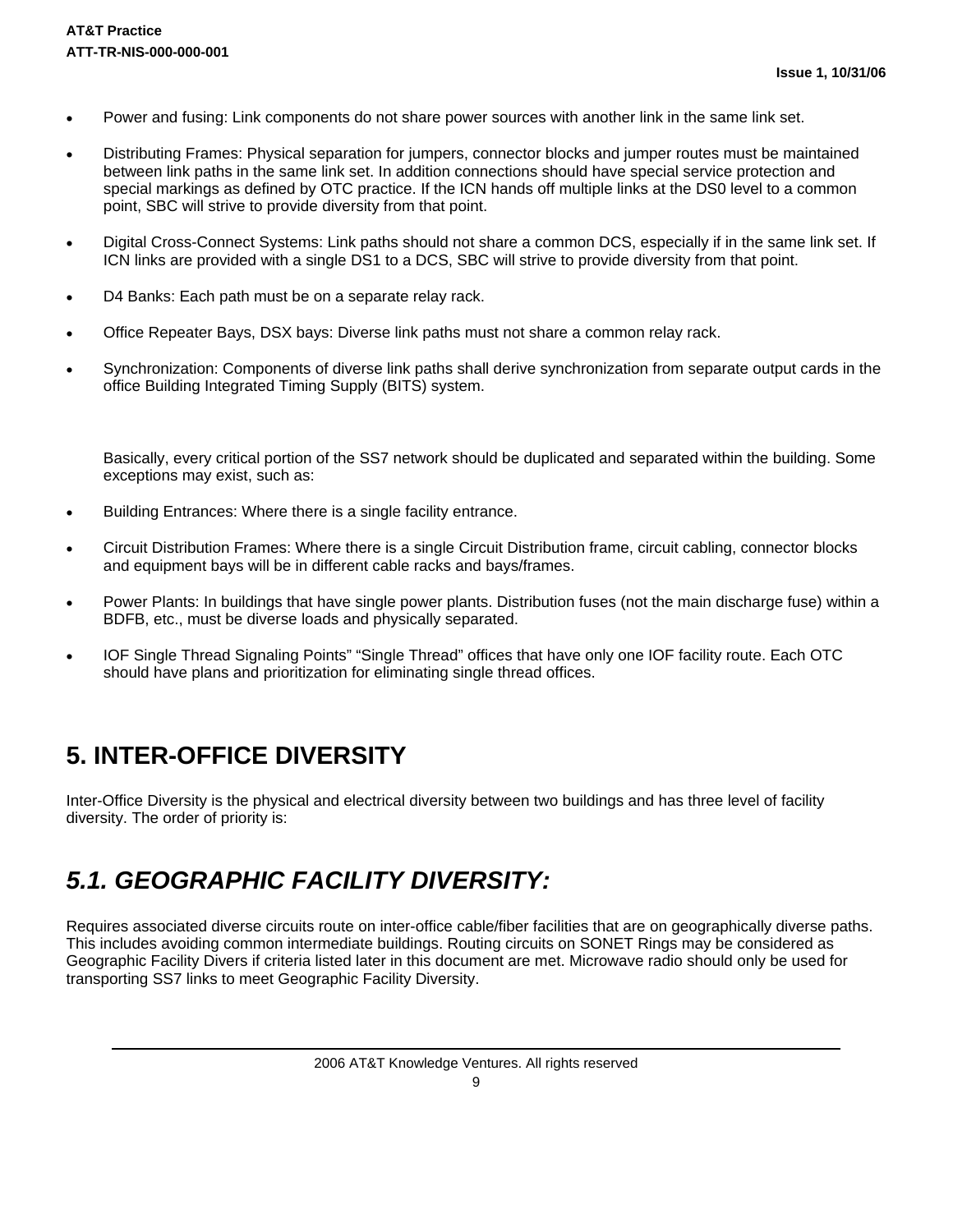## <span id="page-11-0"></span>**5.2. CABLE SHEATH DIVERSITY:**

Requires associated diverse circuits routing on the same geographic route will be in separate cable sheaths.

## <span id="page-11-1"></span>**5.3. CARRIER SYSTEM DIVERSITY:**

Requires associated diverse circuits route on different carrier systems between two Central Offices. The route of these carrier systems does not have geographic or sheath diversity.

**AT&T Facility Diversity is defined as Geographic Diversity.**

## <span id="page-11-2"></span>**5.4. INTER-OFFICE FACILITY PREFERENCE**

Facilities with built-in protection switching, including Synchronous Optical Network (SONET) Rings constitute a single facility. Although SONET provides superior availability / survivability, it does not by itself constitute 2-way diversity. As new facilities are added an effort will be made to review the existing SS7 link facility paths to maximize the diversity across the facility paths now available. This effort will include non-SBC links. In order of preference, new facility choices are ranked below.:

- 1. Diverse SONET Self-healing Rings (SHR)
- 2. Diverse single SONET Ring and Asynchronous fiber system
- 3. Diverse Asynchronous fiber systems
- 4. Diverse combination of fiber (SONET or Asynchronous) and non-optical systems
- 5. Diverse non-optical facilities
- 6. Single Collapsed /Folded SONET Ring Not recommended for all SS7 link paths from a SP
- 7. Microwave Radio can only be used on one of the diverse routes and only as a last resort to meet Geographic Facility Diversity Criteria

The terms **"Collapsed ring"**and **"Folded ring"** may be used to describe a SONET ring architecture where both the primary and secondary (working/protect) fibers are in the same fiber path (cable sheath or fiber bundle). A collapsed/folded ring will fail if the fiber cable or bundle is cut, because of the lack of diverse fiber routing.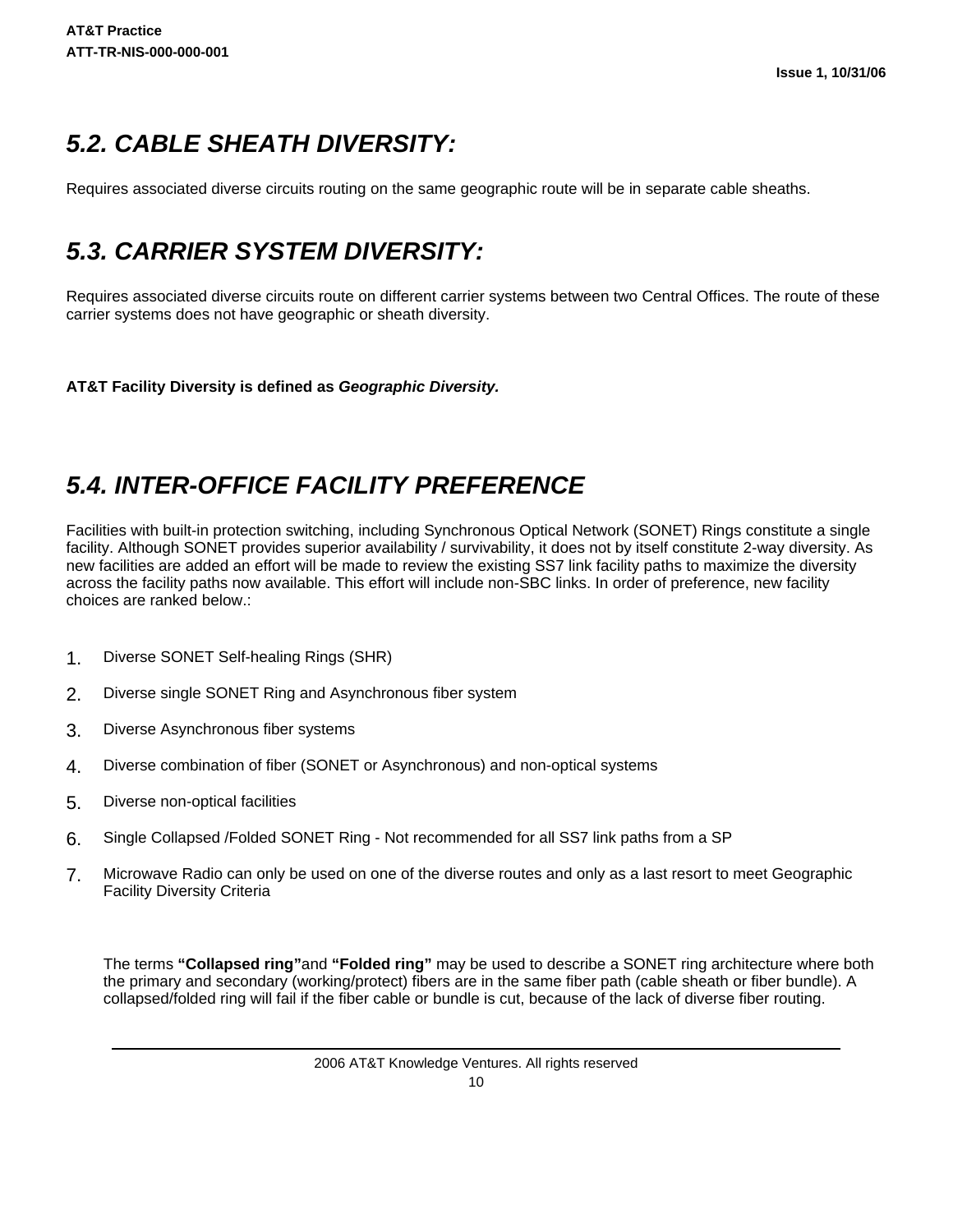Routing circuits on SONET Rings may be considered geographic facility diversity, though not considered 100% survivable, due to the possibility of a SONET node failure.

## <span id="page-12-0"></span>**6. MAINTAINING DIVERSITY DESIGN**

The responsibility for auditing SS7 diversity will be left to the discretion of each OTC. In AIT, SNET and SWBT it is in Network Operations and in PB it is the local IOF Planning. Audits may be database (TIRKS), Office Records and Physical Reviews as required.

## <span id="page-12-1"></span>**7. RELATED DOCUMENTS**

Other Documents: Telcordia GR-905-CORE - Common Channel Signaling Network Interface Specification (CCSNIS) Supporting Network Interconnection, Message Transfer Part (MTP), and Integrated Services Digital Network User Part (ISDNUP)

## <span id="page-12-2"></span>**8. ACKNOWLEDGEMENTS**

## <span id="page-12-3"></span>**9. CONTACT LIST**

| <b>NAME</b>     | <b>SBCUID</b> | <b>PHONE#</b> | DEPARTMENT/RESPONSIBILITY                |
|-----------------|---------------|---------------|------------------------------------------|
| David Hyatt     | dh0249        |               | 713-567-6026 Network Operations Planning |
| Jason Constable | jc2457        |               | 214-858-1311 Network Operations Planning |

### <span id="page-12-4"></span>**10. Revision Log**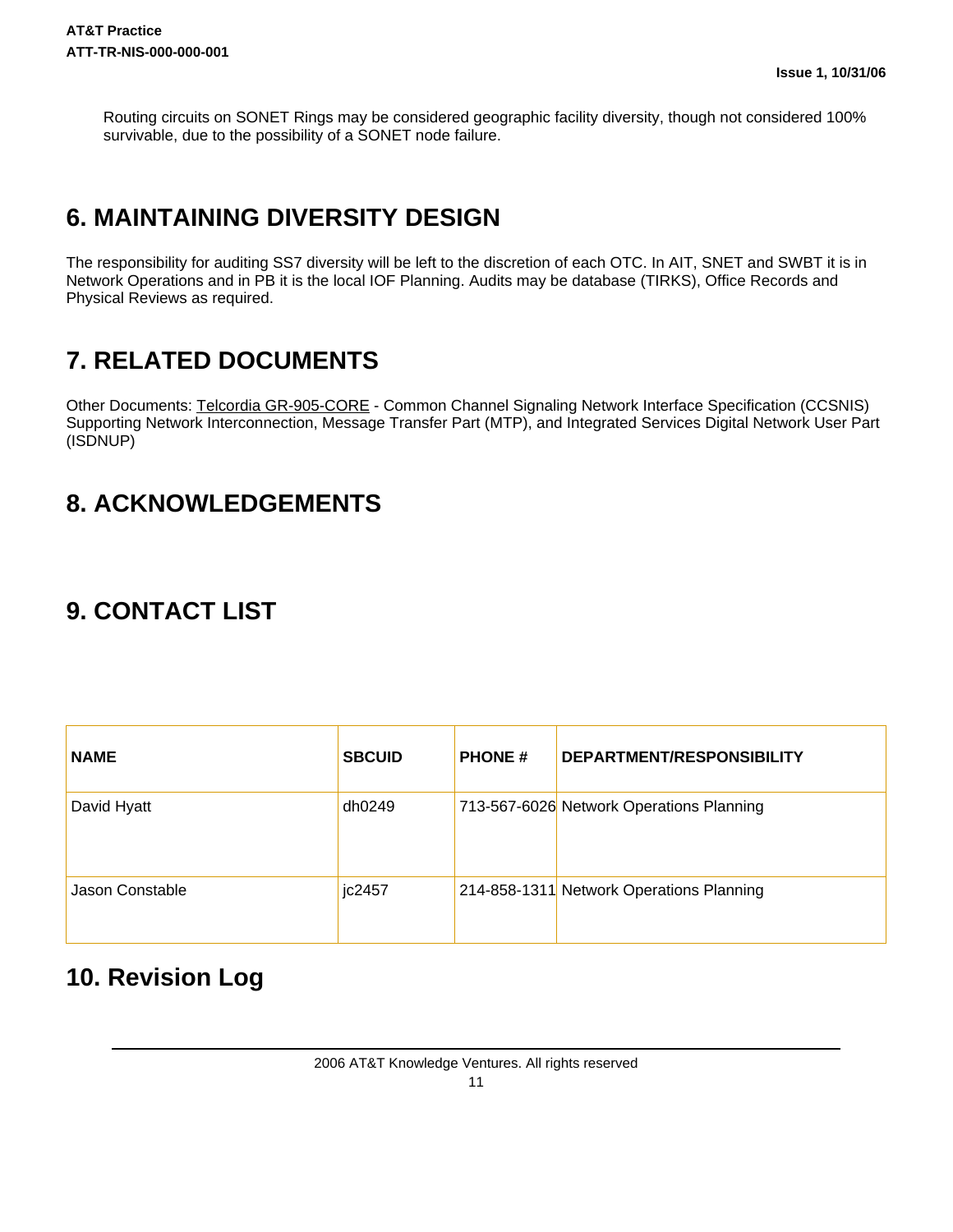| <b>DATE</b> | <b>ISSUE</b> | <b>DESCRIPTION</b>               |
|-------------|--------------|----------------------------------|
| 10/31/2006  |              | Replacing SBC-TR-NIS-000-000-001 |

### <span id="page-13-0"></span>**Acronyms**

## <span id="page-13-1"></span>**A.1. DOCUMENT SPECIFIC ACRONYMS**

This section lists acronyms that are used in this document only.

- APEx Advanced Publishing Express
- BDFB Battery Distributing Fuse Board
- BFR Bona Fide Request
- CCS Common Channel Signaling
- CLEC Competitive Local Exchange Carrier
- CPI Common Point of Interface
- DCS Digital Cross Connect System
- ICN Interconnecting CCS Network
- IOF Interoffice Facility
- IXC Inter-Exchange Carrier
- NE Network Element
- OTC Operating Telephone Company (AIT, PB, NB, SNET, SWBT)
- POP Point of Presence
- SCP Service Control Point
- SHR Self Healing Ring
- SONET Synchronous Optical Network